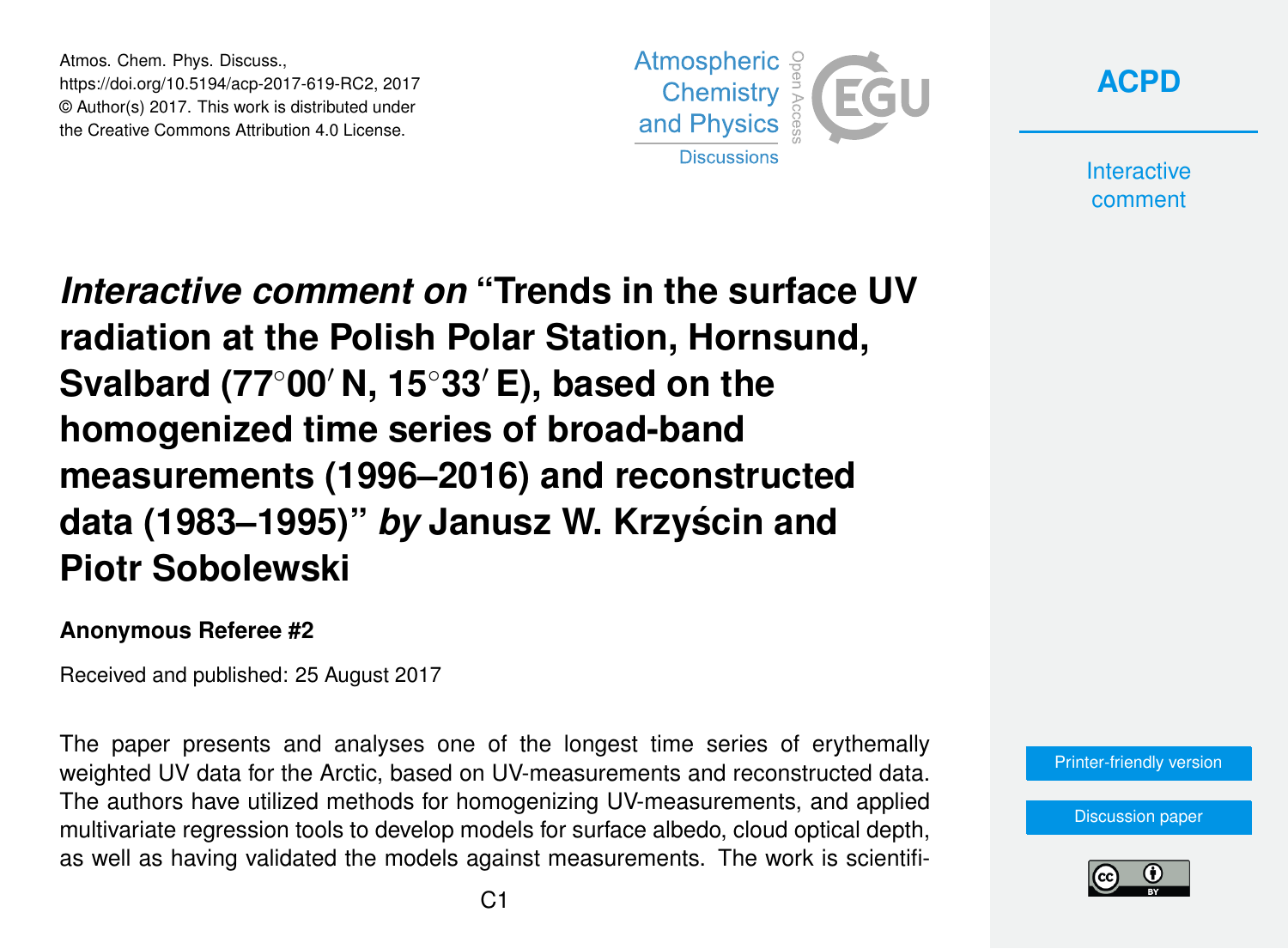cally relevant and interesting, as it covers a period before and after the implementation of international climate initiatives, for a pristine location.

General comments: The use of sunshine duration and snow depth data for reconstructing long term time series of UV have also been used by other authors, e.g. Lindfors et al. I miss a more extensive reference list. The calibration constants shown in Figure 2, shows that the instrument used in the period after 2004 has been quite stable, considering the harsh environment. The older instrument shows very high annual drift (factor 2.5 over 5 years). I miss some uncertainty estimates for the measurements series and reconstructed time series. A reference to Fig5.b is missing in the paper. Figure 5b: If I have understood correctly, the curves in Figure 5b are showing the yearly deviation (residuals) from the mean for the whole period, which means that the two curves labelled "Observed" and "Model" are showing the relative differences in yearly UV doses from their respective means. It would be interesting discussing the differences between real UV observations and modelled UV data. The curve labelled "Observed" is in fact a combination of reconstructed, and measured with gaps complemented with reconstructed UV data, for the whole period 1983-2016. A distinction would be appropriate, e.g. by changing the legend "Observed" to "Combined Observed and Modelled", or adding a curve with UV observations alone. Otherwise, one may think the two curves were completely independent on each other. It would also be informative for a reader to see the fractions of the monthly or yearly doses that actually were based on measurements (and not substituted with modelled data). Furthermore (figure 5b), it appears strange that the two curves labelled "Observed" and "Model" are distinctively different for periods where UV observation are missing (1983-1995 and 2002-2004), considering that both are modelled, taking the same input parameters. An explanation would be helpful for the reader.

Minor comments: Page 1, line 27: ÂnThe ozone hole over the Arctic was observed only once in 2011Âz. Even though the ozone layer was record low in the Arctic in 2011, large negative anomalies in total ozone has happened before and after 2011, e.g. in

## **[ACPD](https://www.atmos-chem-phys-discuss.net/)**

**Interactive** comment

[Printer-friendly version](https://www.atmos-chem-phys-discuss.net/acp-2017-619/acp-2017-619-RC2-print.pdf)

[Discussion paper](https://www.atmos-chem-phys-discuss.net/acp-2017-619)